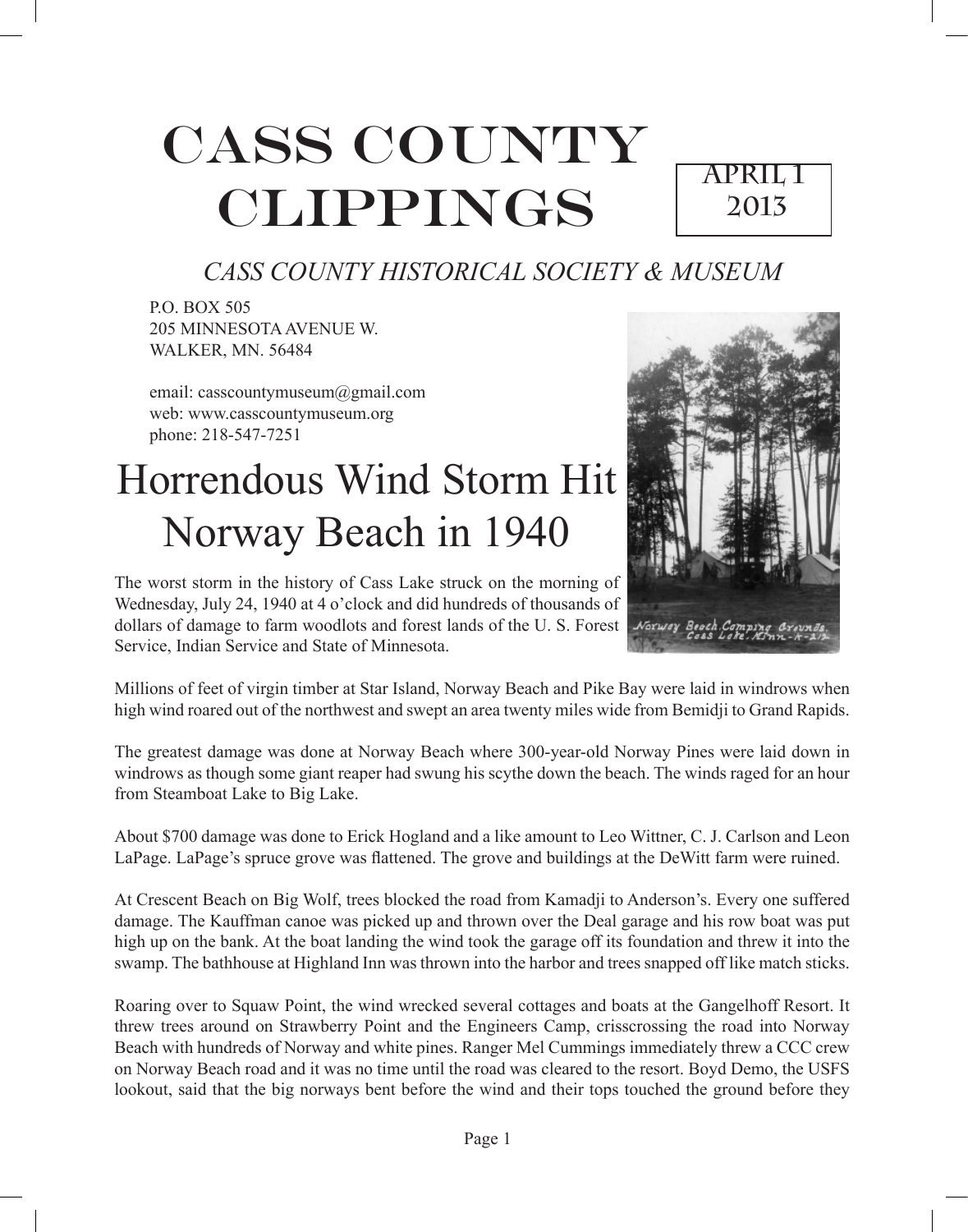#### **Legacy Grant Update**

Work has been progressing for the past two months on scanning and recording the data into the PastPerfect software purchased with the Minnesota Legacy Grant. Dan Eikenberry, Cec McKeig, and Renee Geving have been working at the museum and have processed approximately 900 negatives so far.

Cass County Historical Society Board of Directors

Karen Keener, Pres. Lois Orton, V-Pres Elsie Nelson Dennis King Don Beadle Martha Winter Alexis Hadrava - Treasurer



Storm Damage July 1940 at Norway Beach

#### **Cass County Research Center**

The research center is staffed by the Cass County Historical Society at the Cass County Museum in Walker. Through the winter, research help is available by appointment. The research library, obituary indexes, newspaper microfilm, and other archival materials are accessible for a \$10 research fee for non-members.

To make an appointment during the winter hours, contact Renee at 218-652-4377.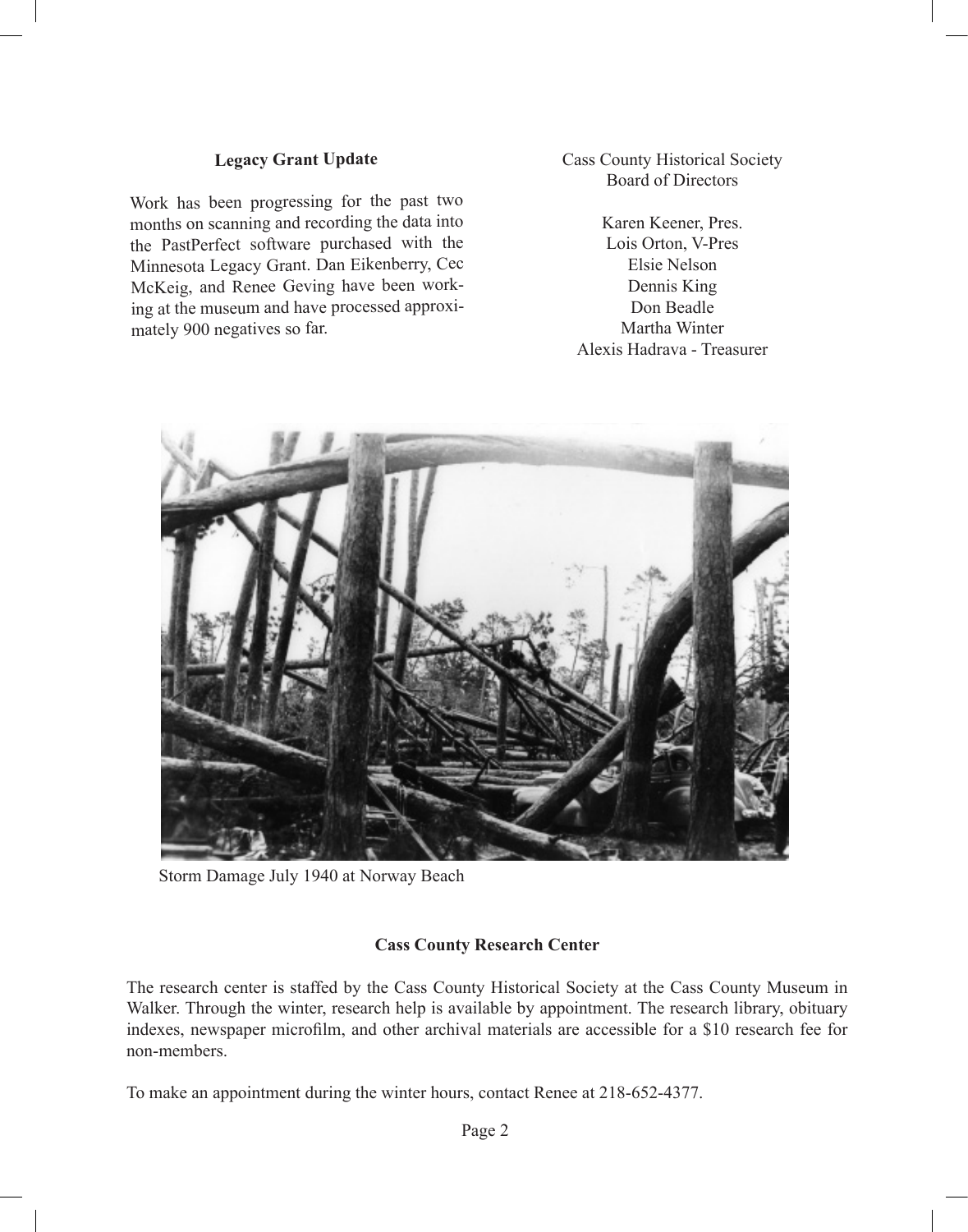

broke. Some trees didn't break even then, and released sprung back, broke and fell the other way. For that reason, some people thought it was a "twister" instead of straight line winds.

The campground was a shambles and several cars and trailer houses were smashed. Falling trees smashed the trailer houses of A. P. Stump of Grand Forks, and Roy Hatfield of Minneapolis and the trailer house of H. W. Ohman caught fire. A tree demolished a car from Iowa but the three men sleeping in the car were uninjured.

Thomas Kennedy of St. Paul was crushed when a tree fell on his tent and his partner Frank Fenelon was badly hurt. Kennedy, an instructor at the Globe Business College, was camping on Norway Pine Beach the morning of the storm. A Norway pine blew down and pinned Kennedy under and smashed his pelvis bone. His companion Frank Fenelon was stabbed in the leg with a branch and but notified the USFS men who spent three hours of good hard work getting the giant tree off Kennedy. Dan Prothero took him to town on the Camp Wanaki boat. He was treated at the Cass Lake hospital and then taken to St. Paul. After lingering in a St. Paul hospital for ten days, Mr. Kennedy passed away.

The United States Forest Service then closed Norway Beach to all picnickers and campers so that the work of salvaging timber and cleaning up the beach could get going. Appraisers came in and offered the salvage from the timber to the highest bidders.

In Cass Lake the wind raised havoc wtih the shade trees about town, broke windows, broke down power and telephone lines, blew down chimneys and the smokestack of the box factory. The box factory stayed closed until the smokestack was put up again.

The windows of the P & L Variety Store, Christiansen Studio, Mullen Hardware, Corner Clothiers, and Oja's Grocery were all blown in. The woodlot at the Gamache Farm was blown down; it was one of the show places in Pike Bay Township. (Information from the Cass Lake Times, July 25, 1940)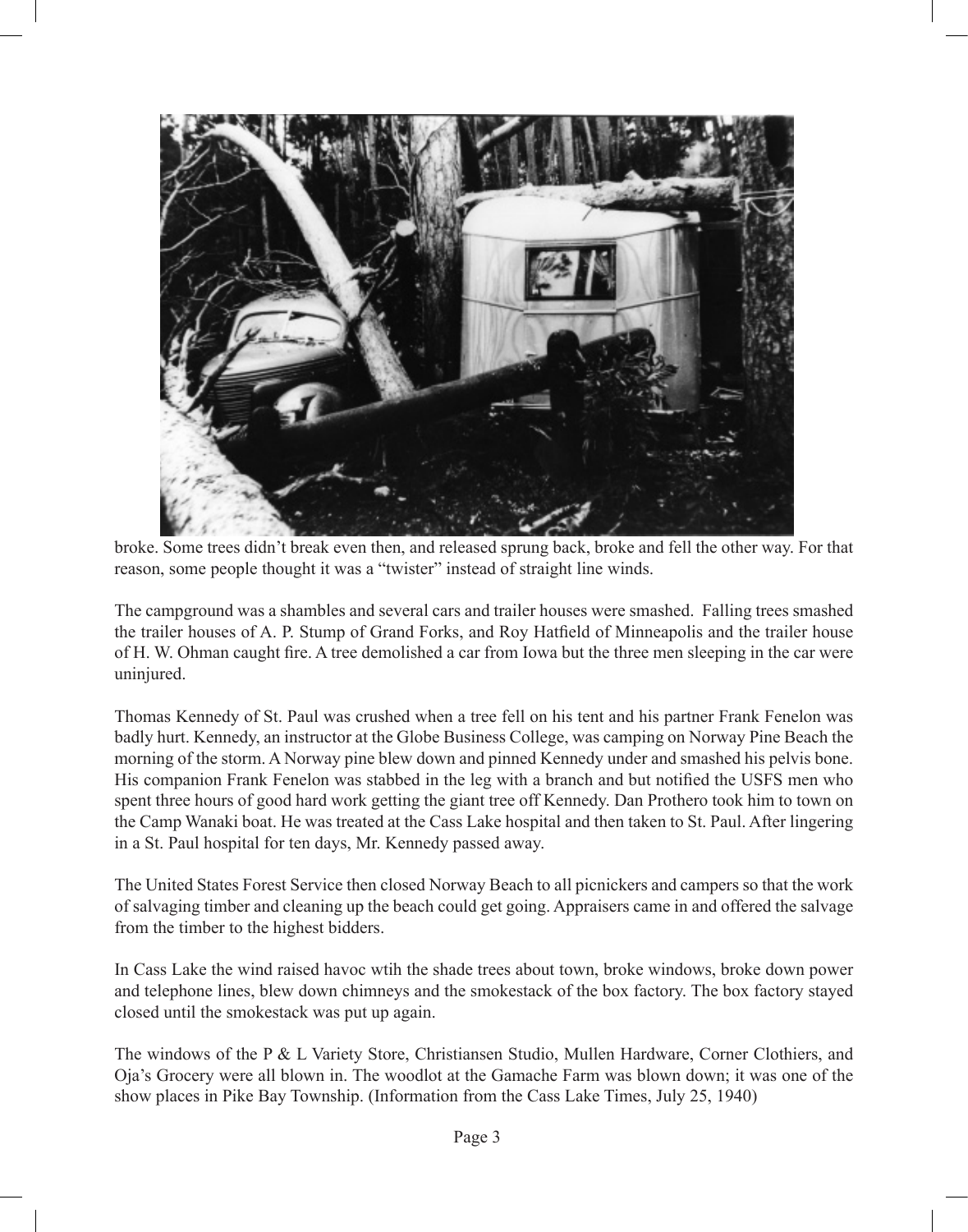### Here Comes Spring -- Baseball is Here Again



Walker Baseball team at the Hackensack Baseball Field, 1940

Back Row: Ben Oliver, Marion Kennedy, Darrell Hillberg, Charlie Carlson, Bucky Richmire Ray Oliver, Russ Smith, Glenn Witham, Rudy Swenson Front Row: Bob Bailey, unknown, Jim Witham, Paul Ferianck Batboys: unknown, unknown, Bobby Kennedy

#### **New Sponsorship Program**

We are expanding opportunities for area businesses, organizations, associations, and individuals to support the Cass County Historical Society and its goals. For \$100 or more, you may sponsor Free Admission days, events, historical programs and presentations, and permanent or temporary displays. The sponsor will be part of the advertising of the event and will be listed on our website with a link to their website. Some of the benefits to sponsors include another form of advertising, showcasing community responsibility, reaching a target audience, and increasing visibility in the community.

If you are interested in being a sponsor, please contact the director at 218-547-7251.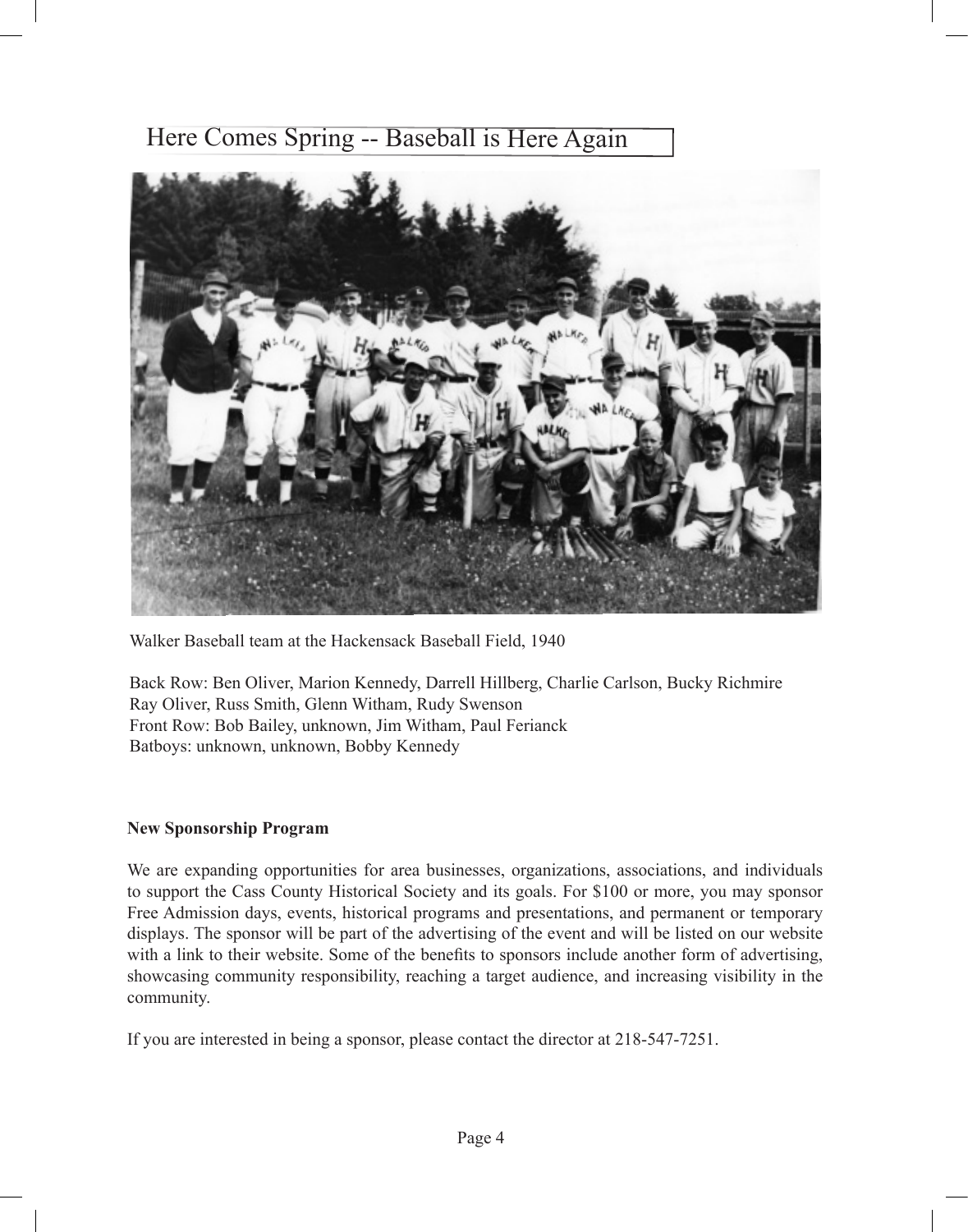

Photo: Lewis Wilson Family, 1940.

An excerpt from the memoirs of Phyllis (Wilson) Turner, 1935 – 2002 Born in Walker, Minnesota. Died in Sheridan, Oregon. Memoirs donated to the Cass County Historical Society.

My earliest memory of myself is of sitting in the sunlight on the back doorstep of our tiny stucco house in Walker, Minnesota. My father and other men, probably my uncles, were moving furniture out, and I was vaguely anticipating our move to the country. It was summer, and I was four years old.

That move that I was sitting and wondering about at four years old was to set the tone of my life and was even then the beginning of a life-style.

Most people today would wonder how much more "in the country" one could be than where we were living on the edge of town in Walker. The town could claim only a population of 1000. It was a neat, clean and an economically stable community. The thing that elevated the town to being something more than a pass-through community on the highway, was the lake on which the town was situated. Leech Lake. The lake I claim full possession of as my own childhood lake, whose waters have continued to nourish my psyche long, long after I left.

At any moment, wherever I am, I can recall Leech Lake, can know it is still there, exactly as it was then. When I do so, I always feel a quiver and chill in my arms and the roots of the hairs of my head stand up. These recollections, the vivid images I have of the lake, do not make me yearn to go back; I have no apprehensions of it calling me back. The lake is just comfortably there, an idyll I can always look back upon as though it were a smiling and encouraging face.